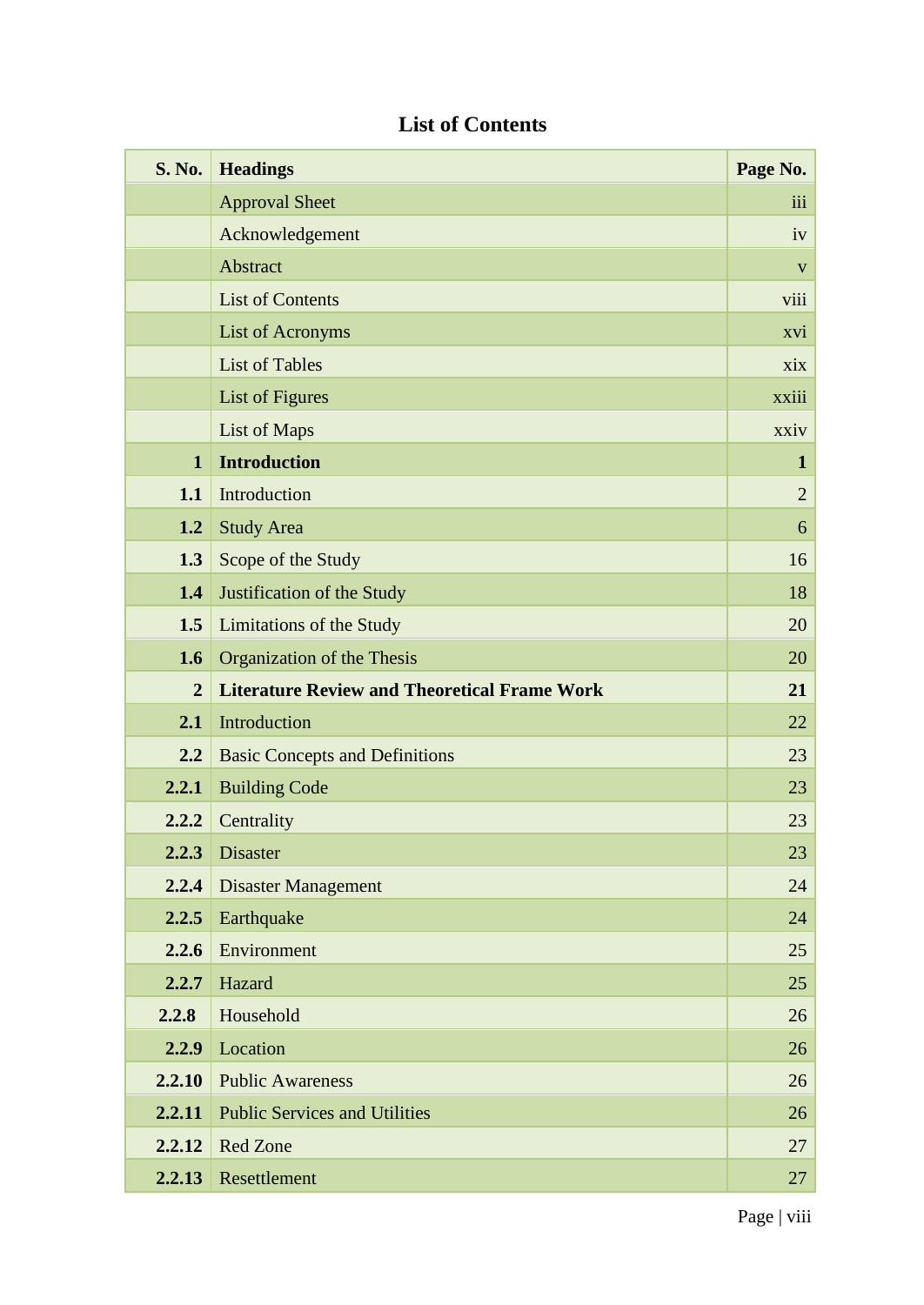| 2.2.14         | <b>Rural Area</b>                                           | 29 |
|----------------|-------------------------------------------------------------|----|
| 2.2.15         | Site of the Settlement                                      | 29 |
| 2.2.16         | <b>Situation of the Settlement</b>                          | 29 |
| 2.2.17         | <b>Urban Area</b>                                           | 29 |
| 2.2.18         | <b>Urban Basic Activities</b>                               | 29 |
| 2.2.19         | <b>Urban Economic Base</b>                                  | 30 |
| 2.2.20         | <b>Urban Non-Basic Activities</b>                           | 30 |
| 2.3            | Disaster Management in Pakistan                             | 30 |
| 2.4            | Earthquake $-2005$                                          | 34 |
| 2.5            | <b>ERRA's Urban Development Strategy</b>                    | 39 |
| 2.6            | <b>Site and Situation</b>                                   | 42 |
| 2.7            | Resettlement                                                | 55 |
| 2.8            | Indices of Human Development, Disaster Risk and Environment | 64 |
| 2.9            | Conclusion                                                  | 68 |
| $\overline{3}$ | <b>Research Methodology</b>                                 | 70 |
| 3.1            | Introduction                                                | 71 |
| 3.2            | <b>Research Problem</b>                                     | 71 |
| 3.3            | Purpose                                                     | 72 |
| 3.4            | <b>Research Question</b>                                    | 72 |
| 3.5            | Hypothesis                                                  | 72 |
| 3.6            | Objectives                                                  | 72 |
| 3.7            | <b>Research Methods</b>                                     | 73 |
| 3.7.1          | <b>Primary Data Collection</b>                              | 74 |
| 3.7.1.1        | <b>Land Use Survey</b>                                      | 74 |
| 3.7.1.2        | <b>Employment Structure Survey</b>                          | 74 |
| 3.7.1.3        | <b>Field Observations</b>                                   | 75 |
| 3.7.1.4        | First Stage Questionnaire Survey & Focus Group Discussion   | 75 |
| 3.7.1.4        | Second Stage Questionnaire Survey & Focus Group Discussion  | 76 |
| 3.7.2          | <b>Secondary Data Collection</b>                            | 77 |
| 3.7.3          | Data Analysis                                               | 77 |
| 3.7.4          | <b>Evolution of Resettlement Tool</b>                       | 78 |
| 3.8            | Universe of the Study                                       | 79 |
| 3.9            | Conclusion                                                  | 80 |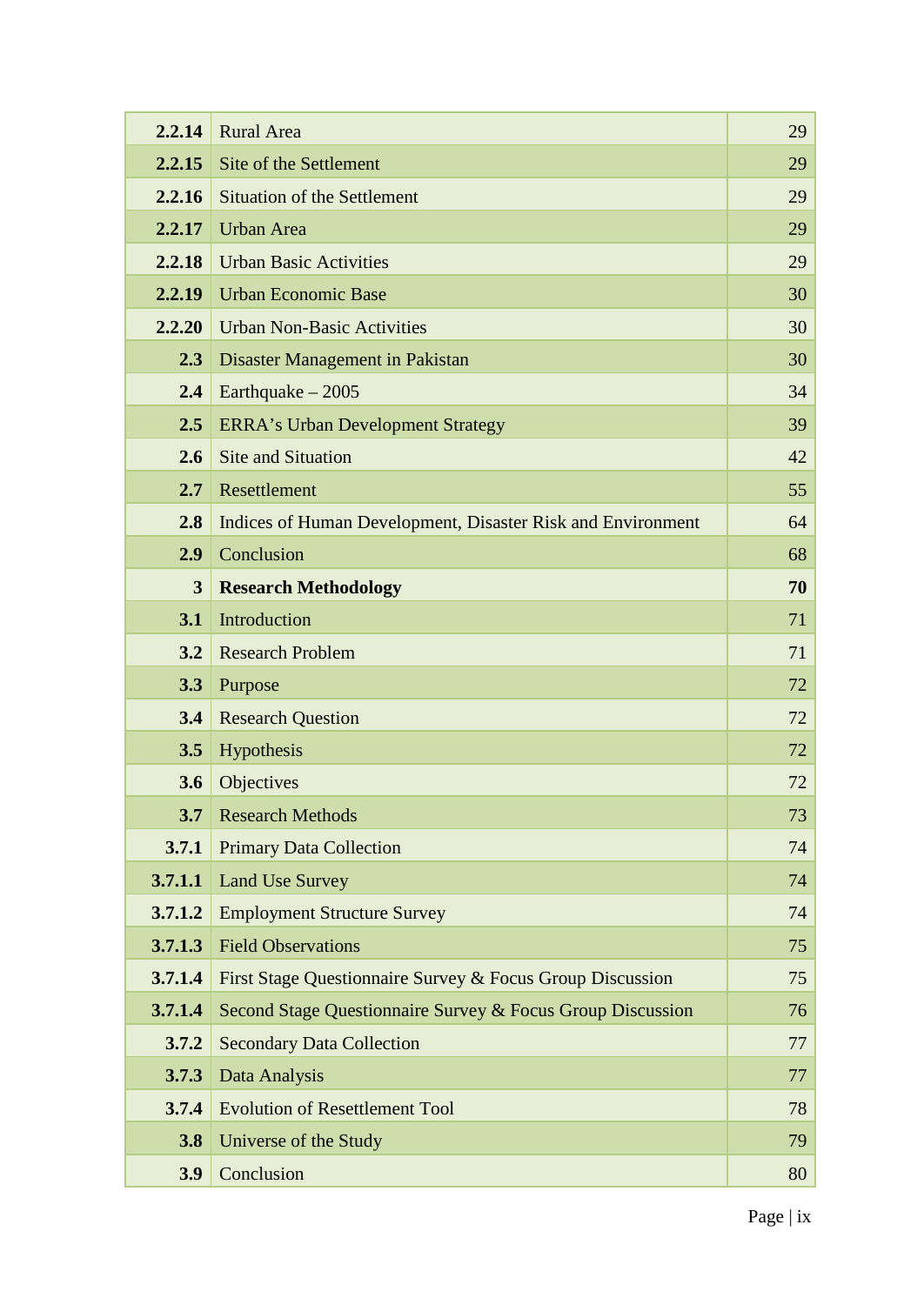| $\overline{\mathbf{4}}$ | <b>Sites of the Old and New Balakot Towns</b>        | 93  |
|-------------------------|------------------------------------------------------|-----|
| 4.1                     | Introduction                                         | 94  |
| 4.2                     | Site of the Old Balakot Town                         | 94  |
| 4.2.1                   | Site Vulnerability to hazards                        | 95  |
| 4.2.1.1                 | Earthquake                                           | 96  |
| 4.2.1.2                 | Floods                                               | 98  |
| 4.2.1.3                 | Landslides                                           | 110 |
| 4.2.1.4                 | Hail Storm, Snowfall and Windstorm                   | 115 |
| 4.2.1.5                 | Drought                                              | 115 |
| 4.2.1.6                 | Fire                                                 | 117 |
| 4.2.2                   | <b>Services</b>                                      | 117 |
| 4.2.2.1                 | <b>Shelters</b>                                      | 118 |
| 4.2.2.2                 | Education                                            | 120 |
| 4.2.2.3                 | Health                                               | 121 |
| 4.2.2.4                 | Transportation                                       | 121 |
| 4.2.2.5                 | <b>Telecommunication and Postal Service</b>          | 122 |
| 4.2.2.6                 | <b>Emergency Response Services</b>                   | 122 |
| 4.2.2.7                 | <b>Government Offices</b>                            | 123 |
| 4.2.2.8                 | Civic Infrastructure and Sanitation                  | 123 |
| 4.2.2.9                 | Recreation                                           | 123 |
| 4.2.3                   | <b>Civic Utilities</b>                               | 125 |
| 4.2.3.1                 | <b>Water Supply</b>                                  | 126 |
| 4.2.3.2                 | <b>Natural Gas</b>                                   | 126 |
| 4.2.3.3                 | Electricity                                          | 126 |
| 4.3                     | <b>Site of the New Balakot Town</b>                  | 127 |
| 4.3.1                   | Master Plan of the New Balakot Town                  | 128 |
| 4.3.2                   | <b>Utilities and Services</b>                        | 132 |
| 4.3.3                   | <b>Site Vulnerability to Hazards</b>                 | 134 |
| 4.4                     | Comparison of the Sites of Old and New Balakot Towns | 135 |
| 4.5                     | Conclusion                                           | 135 |
| 5                       | <b>Situation of the Old and New Balakot Towns</b>    | 137 |
| 5.1                     | Introduction                                         | 138 |
| 5.2                     | <b>Situation of the Old Balakot Town</b>             | 139 |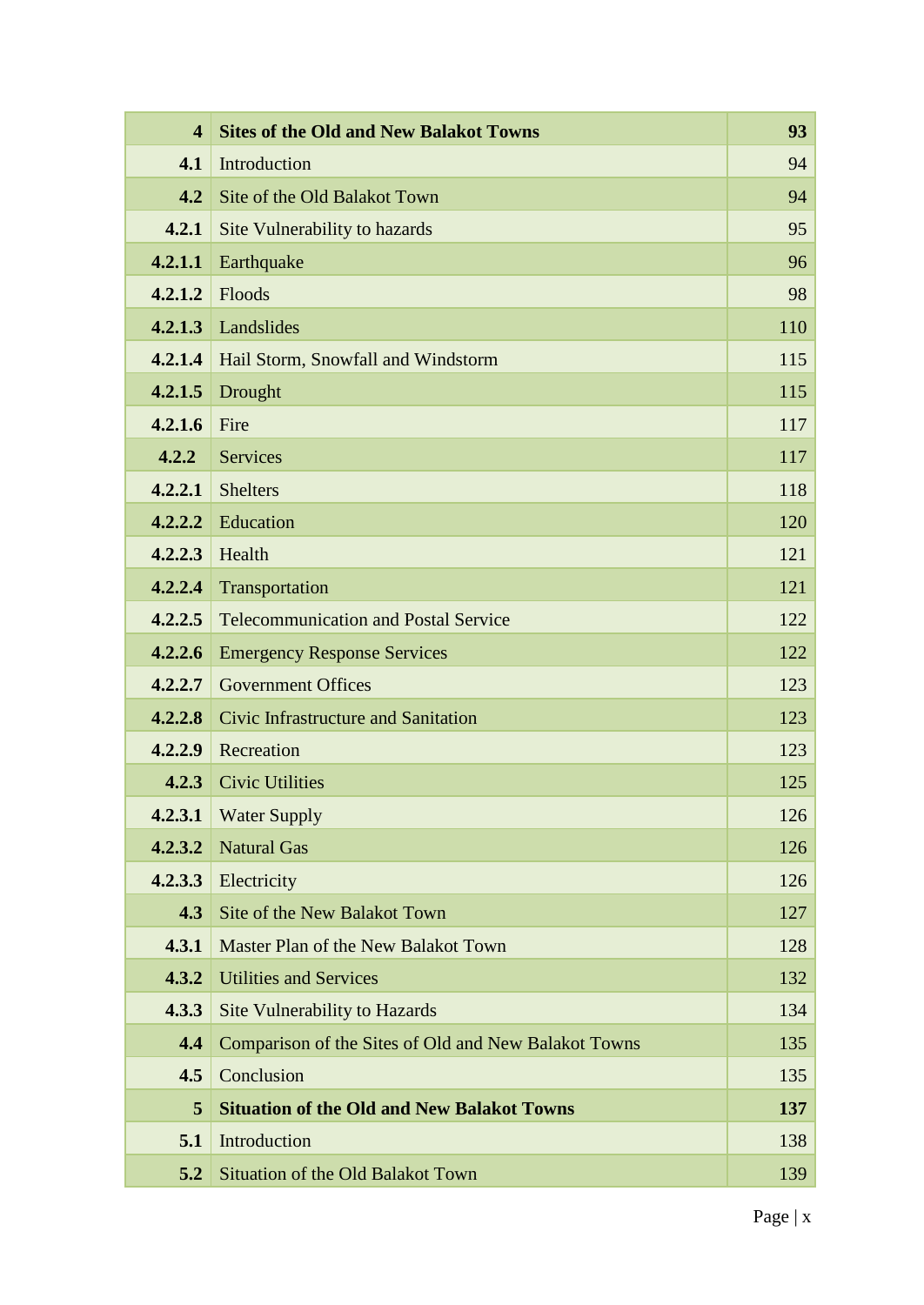| 5.2.1   | <b>Basic Activities</b>                                             | 140 |
|---------|---------------------------------------------------------------------|-----|
| 5.2.1.1 | <b>Commercial Activities</b>                                        | 146 |
| 5.2.1.2 | <b>Administrative Activities</b>                                    | 148 |
| 5.2.1.3 | <b>Political Activities</b>                                         | 152 |
| 5.2.1.4 | <b>Social and Cultural Activities</b>                               | 152 |
| 5.2.1.5 | Non-Government Organizations (NGOs)                                 | 153 |
| 5.2.1.6 | <b>Manufacturing Activities</b>                                     | 154 |
| 5.2.1.7 | <b>Agriculture Activities</b>                                       | 154 |
| 5.2.1.8 | <b>Surrounding Productive Land</b>                                  | 155 |
| 5.2.1.9 | Centre of the Valley                                                | 155 |
| 5.2.2   | <b>Relative Location</b>                                            | 155 |
| 5.2.3   | Centrality of the Old Balakot Town                                  | 158 |
| 5.2.4   | <b>Non-Basic Activities</b>                                         | 165 |
| 5.3     | <b>Situation of the New Balakot Town</b>                            | 166 |
| 5.3.1   | <b>Basic Activities</b>                                             | 168 |
| 5.3.1.1 | <b>Administrative Activities</b>                                    | 169 |
| 5.3.1.2 | <b>Political Activities</b>                                         | 169 |
| 5.3.1.3 | Social & Cultural Activities                                        | 169 |
| 5.3.1.4 | <b>Commercial Activities</b>                                        | 170 |
| 5.3.1.5 | <b>Manufacturing Activities</b>                                     | 170 |
| 5.3.1.6 | <b>Surrounding Productive Land</b>                                  | 170 |
|         | <b>5.3.2</b> Relative Location                                      | 170 |
| 5.3.3   | Centrality of the New Balakot Town                                  | 171 |
| 5.3.4   | <b>Non-Basic Activities</b>                                         | 172 |
| 5.4     | Comparison of the Situation of Old and New Balakot Towns            | 172 |
| 5.5     | Conclusion                                                          | 173 |
| 6       | <b>Identification and Solutions of the Problems of Resettlement</b> | 175 |
| 6.1     | Introduction                                                        | 176 |
| 6.2     | <b>Identification of Problems of Resettlement</b>                   | 177 |
| 6.2.1   | <b>Perception about Hazards</b>                                     | 178 |
| 6.2.2   | Perception about the Resettlement Process                           | 194 |
| 6.2.3   | <b>Commercial Activities</b>                                        | 195 |
| 6.2.4   | Shelter/Residence                                                   | 198 |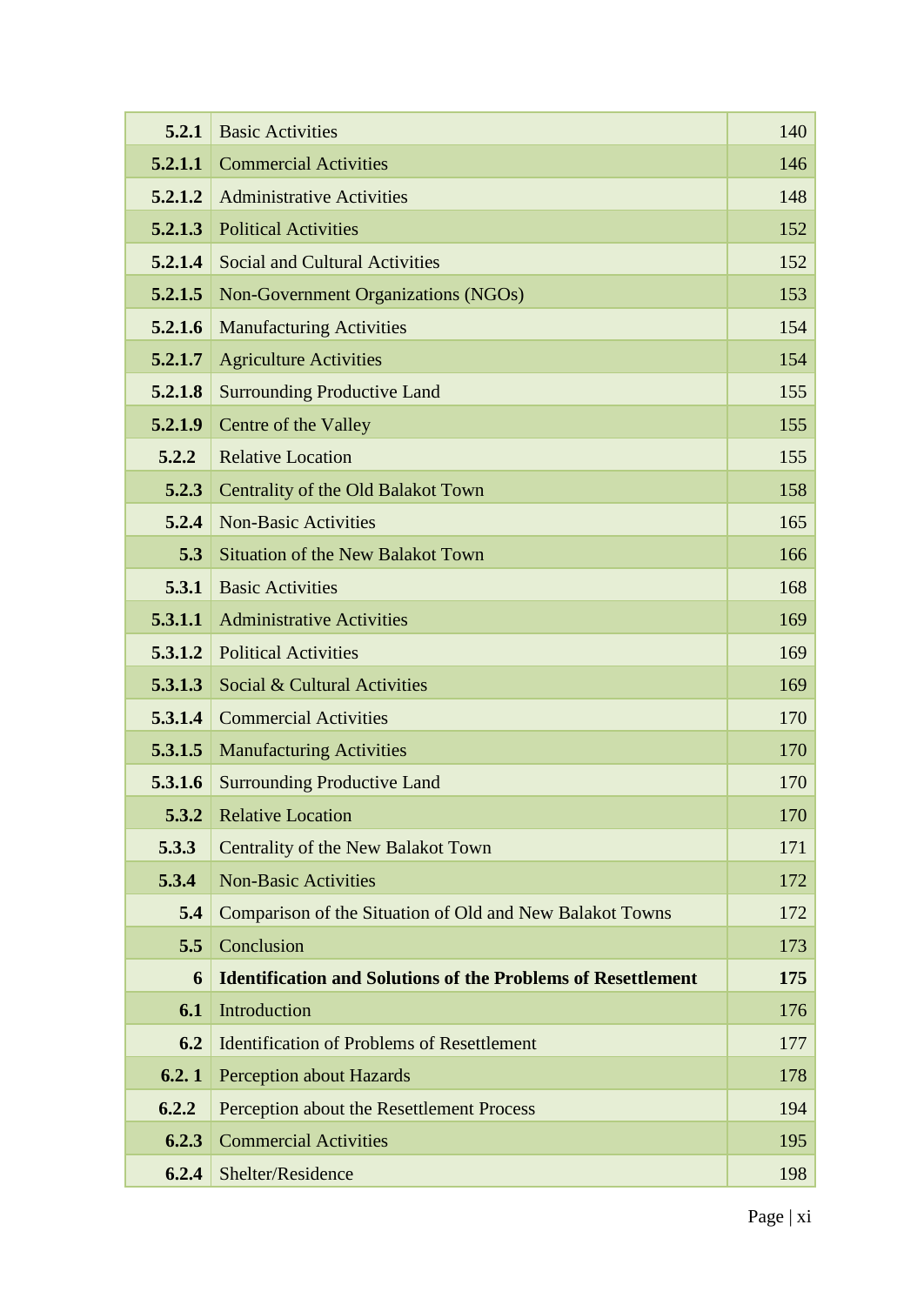| 6.2.5   | Employment                                                                | 198 |
|---------|---------------------------------------------------------------------------|-----|
| 6.2.6   | <b>Property Ownership</b>                                                 | 213 |
| 6.2.7   | <b>Agriculture Activities</b>                                             | 214 |
| 6.2.8   | <b>Feudal System</b>                                                      | 215 |
| 6.2.9   | <b>Administrative Activities</b>                                          | 215 |
| 6.2.10  | Political, Social and Cultural Activities                                 | 216 |
| 6.2.11  | Non-Government Organizations (NGOs)                                       | 216 |
| 6.2.12  | <b>Manufacturing Activities</b>                                           | 217 |
| 6.2.13  | Level of the Civic Services                                               | 217 |
| 6.2.14  | Level of the Civic Utilities                                              | 220 |
| 6.2.15  | <b>Living Standards</b>                                                   | 222 |
| 6.2.16  | Government's Policy of the Resettlement                                   | 224 |
| 6.2.17  | <b>Community Awareness</b>                                                | 225 |
| 6.2.18  | <b>Social Setup</b>                                                       | 225 |
| 6.2.19  | <b>Religious Institutions</b>                                             | 230 |
| 6.2.20  | <b>Emotional Attachment</b>                                               | 231 |
| 6.2.21  | <b>Valley Entity</b>                                                      | 232 |
| 6.2.22  | Distance between the old and new Balakot Towns                            | 233 |
| 6.2.23  | <b>Relative Location of the Old Balakot Town</b>                          | 233 |
| 6.2.24  | <b>Relative Location of the New Balakot Town</b>                          | 235 |
| 6.2.25  | Centrality of the Old Balakot Town                                        | 235 |
| 6.2.26  | Centrality of the New Balakot Town                                        | 235 |
| 6.3     | Solution of the Problems of Resettlement                                  | 237 |
| 6.3.1   | <b>Awareness Programmes</b>                                               | 239 |
| 6.3.2   | <b>Confidence Building Measures</b>                                       | 240 |
| 6.3.3   | <b>Participatory Approach</b>                                             | 243 |
| 6.3.4   | <b>Multi-Sectorial Approach</b>                                           | 243 |
| 6.3.4.1 | Economic                                                                  | 244 |
| 6.3.4.2 | Social                                                                    | 246 |
| 6.3.5   | Decreasing the level of Utilities and Services in the Old Balakot<br>Town | 247 |
| 6.3.6   | Increasing the level of Utilities and Services in New Balakot Town        | 247 |
| 6.3.7   | <b>Shifting of Administrative Activities</b>                              | 248 |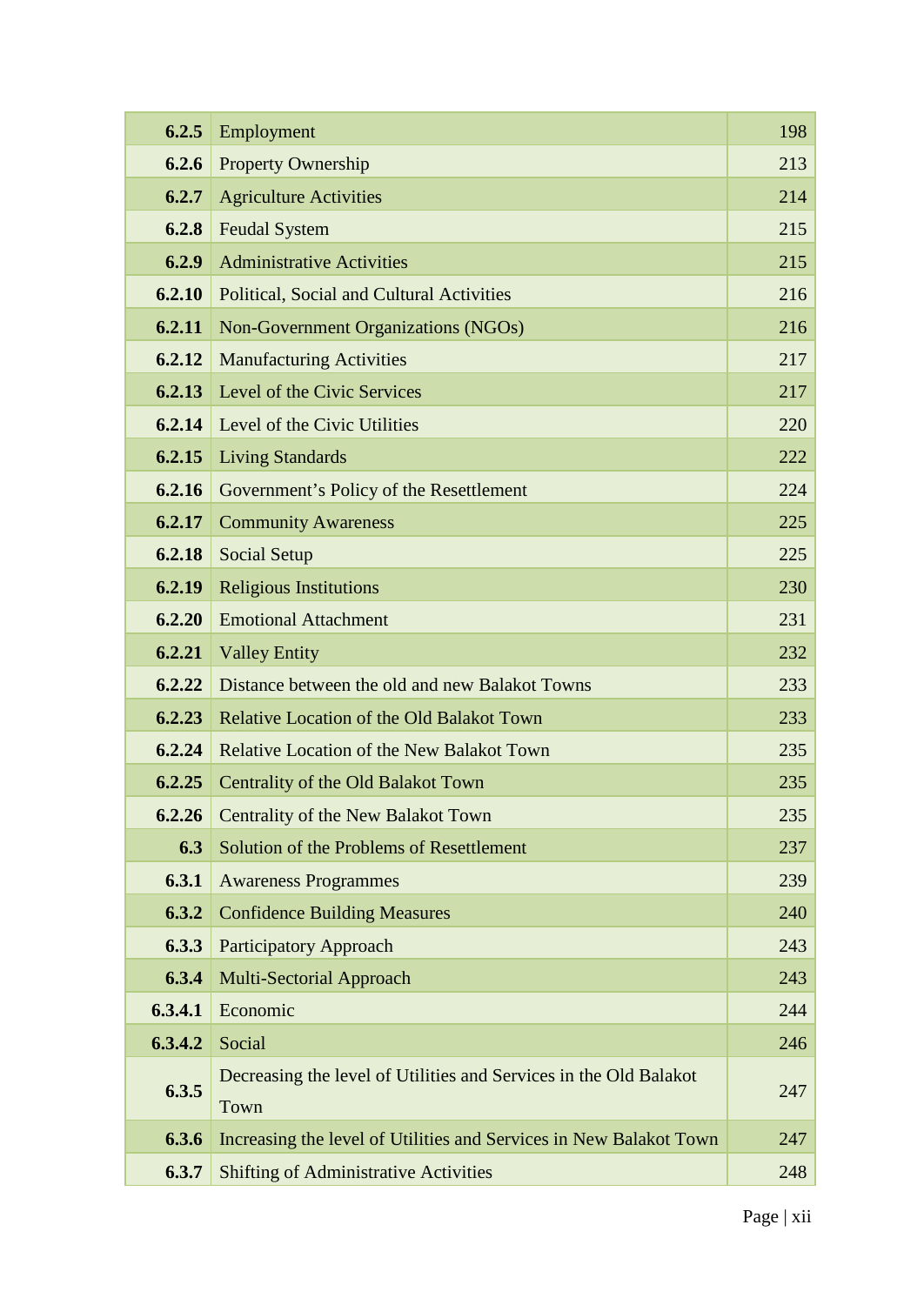| 6.3.8          | Changing and Merging the Political Boundaries                           | 250 |
|----------------|-------------------------------------------------------------------------|-----|
| 6.3.9          | Discouraging Commercial Activities in the Old Balakot Town              | 250 |
| 6.3.10         | Discouraging Residence in the Old Balakot Town                          | 254 |
| 6.3.11         | Decreasing the Centrality of the Old Balakot Town                       | 254 |
| 6.3.12         | Projecting the Centrality of the New Balakot Town                       | 256 |
| 6.3.13         | New Site of the Tehsil Headquarters                                     | 256 |
| 6.3.14         | Manufacturing Activities in the New Balakot Town                        | 257 |
| 6.3.15         | Restoration of the Agriculture's Livelihoods in the New Balakot<br>Town | 257 |
| 6.3.17         | Declaring the Old Balakot Area as a National Park                       | 259 |
| 6.3.18         | <b>Changing the Compensation Strategy</b>                               | 259 |
| 6.4            | Conclusion                                                              | 262 |
| $\overline{7}$ | <b>Evolution and Standardisation of the Resettlement Tool</b>           | 263 |
| 7.1            | Introduction                                                            | 264 |
| 7.2            | Analysis of the Site of old Balakot Town                                | 265 |
| 7.3            | Analysis of the Site of new Balakot Town                                | 267 |
| 7.4            | Comparison of the Sites of old and new Balakot towns                    | 268 |
| 7.5            | Analysis of the Situation of old Balakot Town                           | 269 |
| 7.6            | Analysis of the Situation of new Balakot Town                           | 272 |
| 7.7            | Comparison of the Situations of old and new Balakot towns               | 273 |
| 7.8            | Perception of the affected Community about Hazards                      | 274 |
| 7.9            | Government's Policy of the Resettlement                                 | 275 |
| 7.10           | Perception of the affected Community about Resettlement Process         | 277 |
| 7.11           | <b>Identification of the Problems of Resettlement</b>                   | 278 |
| 7.12           | Proposing Solutions for the Problems of Resettlement                    | 280 |
| 7.13           | <b>Testing of the Proposed Solutions</b>                                | 282 |
| 7.14           | <b>Modification and Finalizing the Solutions</b>                        | 283 |
| 7.15           | A Model Tool for the Process of Resettlement                            | 284 |
| 7.16           | Conclusion                                                              | 302 |
| 8              | <b>Findings, Recommendations and Conclusion of the Study</b>            | 304 |
| 8.1            | Introduction                                                            | 305 |
| 8.2            | Findings of the Study                                                   | 306 |
| 8.2.1          | Major Findings of the Study                                             | 306 |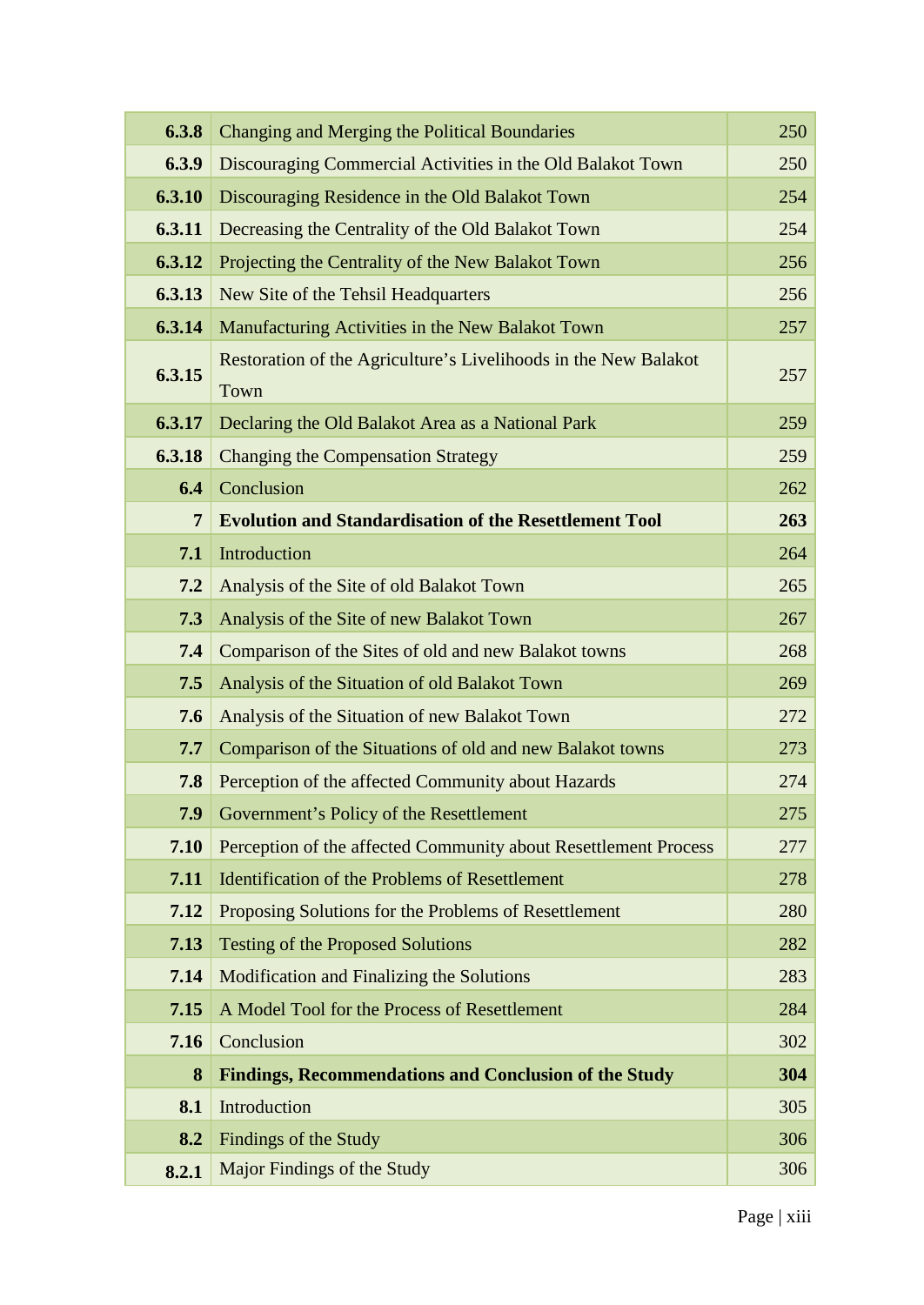| 8.2.1.1  | Site of the old Balakot Town                                             | 306 |
|----------|--------------------------------------------------------------------------|-----|
| 8.2.1.2  | Site of the new Balakot town                                             | 307 |
| 8.2.1.3  | <b>Situation of the Old Balakot Town</b>                                 | 307 |
| 8.2.1.4  | <b>Situation of the New Balakot Town</b>                                 | 308 |
| 8.2.1.5  | People's Perception about Hazards                                        | 309 |
| 8.2.1.6  | Perception about Government's Policy of the Resettlement                 | 310 |
| 8.2.1.7  | A Model Tool for the Process of Resettlement                             | 311 |
| 8.2.2    | Secondary Findings of the Study                                          | 312 |
| 8.2.2.1  | Vulnerability to Earthquake of the old Balakot town                      | 312 |
| 8.2.2.2  | Vulnerability to Flash Floods of the old Balakot town                    | 313 |
| 8.2.2.3  | Vulnerability to Landslides of the old Balakot town                      | 314 |
| 8.2.2.4  | Vulnerability to Hydro-meteorological Hazards of the old Balakot<br>town | 314 |
| 8.2.2.5  | Vulnerability to Drought and Fire of the old Balakot town                | 314 |
| 8.2.2.6  | Vulnerability to Hazards of the new Balakot town                         | 315 |
| 8.2.2.7  | Shelters at the old Balakot town                                         | 315 |
| 8.2.2.8  | Residence in the Old Balakot Town                                        | 316 |
| 8.2.2.9  | <b>Education Services at the old Balakot town</b>                        | 316 |
| 8.3.2.10 | Health Services at the old Balakot town                                  | 316 |
| 8.2.2.11 | Transport Services at the old Balakot town                               | 316 |
| 8.2.2.12 | Telecommunication and Postal Services at the old Balakot town            | 317 |
| 8.2.2.13 | Emergency Response Services at the old Balakot town                      | 317 |
| 8.2.2.14 | Administrative Services at the old Balakot town                          | 317 |
| 8.2.2.15 | Administrative Activities at the new Balakot town                        | 318 |
| 8.2.2.16 | <b>Shifting of the Administrative Activities</b>                         | 318 |
| 8.2.2.17 | Services at the new Balakot town                                         | 318 |
| 8.2.2.18 | Civic Infrastructure and Sanitation at the old Balakot town              | 319 |
| 8.2.2.19 | Recreation Facilities at the old Balakot town                            | 319 |
| 8.2.2.20 | Civic Utilities at the old Balakot town                                  | 319 |
| 8.2.2.21 | Civic Utilities at the new Balakot town                                  | 320 |
| 8.2.2.22 | Living Standards at the old Balakot town                                 | 320 |
| 8.2.2.23 | Commercial Activities at the old Balakot town                            | 320 |
| 8.2.2.24 | Commercial Activities at the new Balakot town                            | 322 |